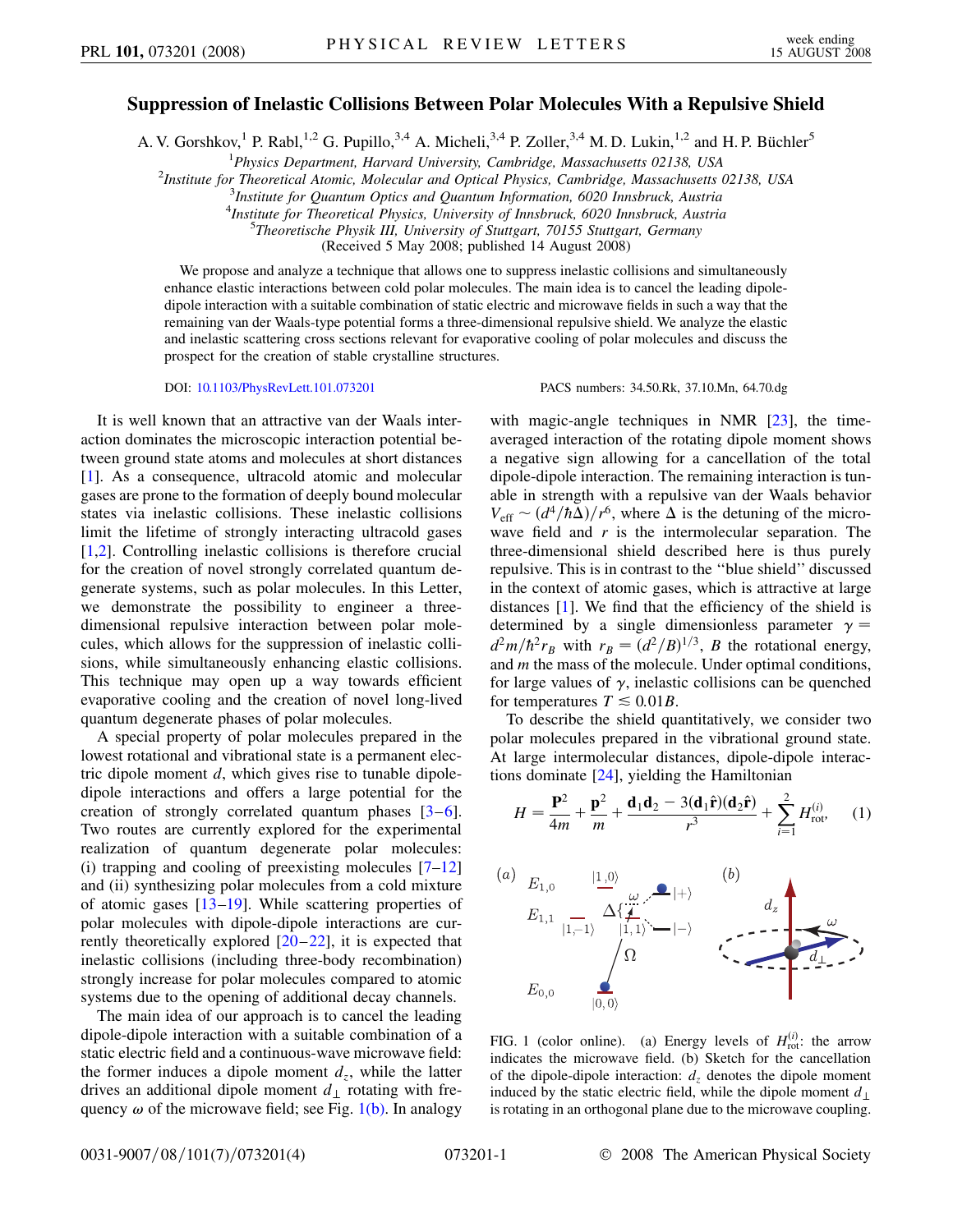where we have introduced the center of mass  $\mathbf{R} = (\mathbf{r}_1 + \mathbf{r}_2)^T$  $\mathbf{r}_2$ /2 and the relative coordinate  $\mathbf{r} = \mathbf{r}_1 - \mathbf{r}_2$ , with the corresponding momenta **P** and **p**, respectively, while  $r = |\mathbf{r}|$  and  $\hat{\mathbf{r}} = \mathbf{r}/r$ . Here, we are interested in polar molecules in the  ${}^{1}\Sigma$  electronic ground state, and the Hamiltonian for the internal structure takes the form [\[25\]](#page-3-12)  $H_{\text{rot}}^{(i)} = B \mathbf{J}_i^2 - \mathbf{d}_i \cdot \mathbf{E}_{\text{dc}} - \mathbf{d}_i \cdot \mathbf{E}_{\text{ac}}(t)$ , with the dipole operator  $\mathbf{d}_i$  and the permanent dipole moment *d*. The first term describes a rigid rotor accounting for rotational structure with the rotational energy *B*, while the last two terms describe the coupling to an external static electric field  $\mathbf{E}_{\text{dc}}$  and microwave field  $\mathbf{E}_{\text{ac}}$ . While additional interactions with the nuclear spins are in general small and can be ignored, the analysis presented here remains valid for polar molecules with an electronic spin in a strong magnetic field with the Zeeman splitting larger than the energy scales of the shield and the spin-rotation coupling; such a situation naturally appears in magnetic traps.

We choose to apply a static electric field  $\mathbf{E}_{dc} = E_{dc} \mathbf{e}_z$ along the *z* axis. For each molecule, a suitable basis set for the internal states is given by the eigenstates of the rotor Hamiltonian in the external static field. These states and the corresponding energies depend on the dimensionless parameter  $dE_{dc}/B$  and are denoted by  $|j, m_z\rangle_i$  and  $E_{j,m_z}$ , respectively, with  $m<sub>z</sub>$  the angular momentum along the *z* axis and *j* denoting the different energy manifolds; see Fig.  $1(a)$ . In addition, we apply a circularly  $(\sigma^+)$  polarized microwave field  $\mathbf{E}_{ac}(t)$  propagating along the *z* axis and coupling dominantly the ground state  $|0, 0\rangle$ <sub>*i*</sub> with the first excited state  $|1, 1\rangle$ . The microwave field is characterized by the detuning  $\Delta = \omega - (E_{1,1} - E_{0,0})/\hbar$  and Rabi frequency  $\Omega = E_{ac} d_c/\hbar$  with the dipole coupling  $d_c =$  $|\langle 0, 0 | \mathbf{d}_i | 1, 1 \rangle|$ . The leading effect of the microwave field on the internal structure of each molecule is to mix the ground state  $|0, 0\rangle$  with the excited state  $|1, 1\rangle$ . We are interested in the regime with  $\Delta$ ,  $\Omega \ll B/\hbar$  and  $dE_{dc}$ 2*B*, where the rotating wave approximation is valid. In the rotating frame, these dressed states then take the form  $|+\rangle = \alpha |0,0\rangle + \beta |1,1\rangle$  and  $|-\rangle = \beta |0,0\rangle - \alpha |1,1\rangle$ form  $|+\rangle = \alpha|0,0\rangle + \beta|1,1\rangle$  and  $|-\rangle = \beta|0,0\rangle - \alpha|1,1\rangle$ <br>with the energy splitting  $\Delta E = \hbar \sqrt{\Delta^2 + 4\Omega^2}$  and  $\alpha =$ with the energy spitting  $\Delta E = n\sqrt{\Delta^2 + 4\Omega^2}$  and  $\alpha = -A/\sqrt{A^2 + \Omega^2}$ ,  $\beta = \Omega/\sqrt{A^2 + \Omega^2}$ , and  $A = (\Delta + \sqrt{A^2 + 4\Omega^2})/2$ .  $\sqrt{\Delta^2 + 4\Omega^2}$ /2. Throughout this Letter, we are interested in a shield with a high barrier, which is optimized for parameters close to  $dE_{dc}/B = 1$ ,  $\hbar \Delta = 0.015B$ , and  $\Omega/\Delta = 0.9258$  [[26](#page-3-13)] (see below).

We next turn to the dipolar interaction and derive the dressed Born-Oppenheimer potentials. Each polar molecule is prepared in the internal state  $|+\rangle$ <sub>i</sub> by an adiabatic switching on of the microwave field. Consequently, the effective interaction potential  $V_{\text{eff}}(\mathbf{r})$  is determined by the dressed Born-Oppenheimer potential adiabatically connected to the state  $|+\rangle_1|+\rangle_2$ ; see Fig. [2.](#page-1-0) The competition between the rotational splitting *B* and the dipole-dipole interaction provides a characteristic length scale  $r_B =$  $(d^2/B)^{1/3}$ . For large interparticle distances  $r \gg r_B$ , the dipole-dipole interaction is weak and does not couple

<span id="page-1-0"></span>

<span id="page-1-1"></span>FIG. 2 (color online). Born-Oppenheimer potentials in the limit  $r \gg r_B$ : (a)  $\theta = 0$  and (b)  $\theta = \pi/2$ . The effective potential  $V_{\text{eff}}(\mathbf{r})$  (solid line) is repulsive for all angles  $\theta$ . The dotted line denotes the antisymmetric level relevant during a three-body collision.

different rotor levels. Consequently, the only relevant coupling appears due to the microwave field between the manifolds with  $j = 0$  and  $j = 1$ . The relevant internal states are then given by the three states  $|g\rangle_i = |0,0\rangle_i$ ,  $|e\rangle_i = |1, 1\rangle_i$ , and  $|\bar{e}\rangle_i = |1, -1\rangle_i$ . As the microwave field couples each polar molecule with the same phase, the Born-Oppenheimer potentials separate into 6 symmetric and 3 antisymmetric dressed potentials. The effective potential adiabatically connected to the state  $|+\rangle_1|+\rangle_2$  is symmetric, and therefore, we can restrict the analysis to the symmetric potentials: a basis is given by the symmetric states  $|g, g\rangle$ ,  $|e, g\rangle$ ,  $|e, e\rangle$ ,  $|g, \bar{e}\rangle$ ,  $|e, \bar{e}\rangle$ , and  $|\bar{e}, \bar{e}\rangle$ . Within the rotating frame, the Hamiltonian projected onto this subspace reduces to

$$
H = \begin{pmatrix} d_g^2 \nu & \sqrt{2} \hbar \Omega & 0 & 0 & 0 & 0 \\ \sqrt{2} \hbar \Omega & H_{eg} & \sqrt{2} \hbar \Omega & d_c^2 \mu^*/2 & 0 & 0 \\ 0 & \sqrt{2} \hbar \Omega & H_{ee} & 0 & 0 & 0 \\ 0 & d_c^2 \mu/2 & 0 & H_{eg} & \hbar \Omega & 0 \\ 0 & 0 & 0 & \hbar \Omega & H_{ee} & 0 \\ 0 & 0 & 0 & 0 & 0 & H_{ee} \end{pmatrix},
$$
\n(2)

with the dipole moments  $d_g = |\langle g | \mathbf{d}_i | g \rangle|$ ,  $d_e = |\langle e | \mathbf{d}_i | e \rangle|$ , and  $H_{eg} = (d_e d_g - d_c^2/2) \nu - \hbar \Delta$  and  $H_{ee} = d_e^2 \nu - 2\hbar \Delta$ . The terms  $\nu = (1 - 3\cos^2\theta)/r^3$  and  $\mu = 3\sin^2\theta e^{2i\phi}/r^3$ describe the spatial dependence of the dipole-dipole interaction, with  $\theta$  and  $\phi$  being the polar and azimuthal angles of **r**, respectively. The Born-Oppenheimer potentials then follow from a diagonalization of the Hamiltonian *H* and are shown in Fig. [2,](#page-1-0) with the level adiabatically connected to the state  $|+\rangle_1|+\rangle_2$  (solid line) giving rise to the effective interaction  $V_{\text{eff}}(\mathbf{r})$ .

The detuning  $\Delta$  introduces a new length scale in the problem  $r_{\Delta} = (d^2/\hbar\Delta)^{1/3} \gg r_B$ , e.g., for LiCs with  $B/\hbar \approx 5.8$  GHz and  $r_B \approx 9.2$  nm, we find  $r_A \approx 37.5$  nm at  $\hbar \Delta = 0.015B$ . At large interparticle distances  $r > r_{\Delta}$ , the Born-Oppenheimer potentials are well described by perturbation theory in the dipole-dipole interaction. The static electric field gives rise to a dipole moment  $d_z =$  $\alpha^2 d_g + \beta^2 d_e$  along the *z* axis, while the microwave field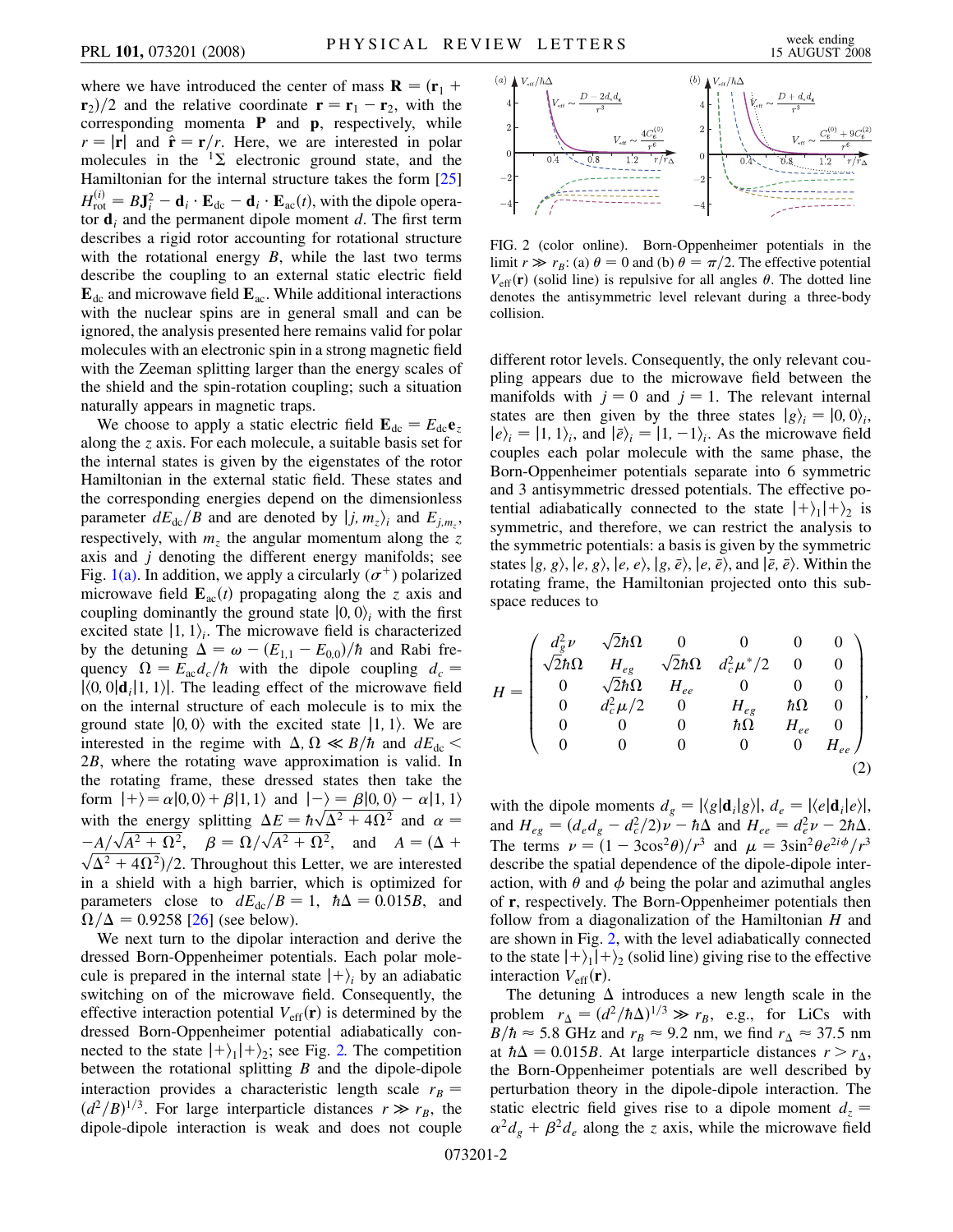drives an additional dipole moment  $d_{\perp} = \sqrt{2} \alpha \beta d_c$  rotating with frequency  $\omega$  in the *x*-*y* plane. The combination of the two dipole forces provides the interaction  $V_{\text{eff}}(\mathbf{r}) =$  $\left(\frac{d_z^2 - d_{\perp}^2}{2}\right)(1 - 3\cos^2{\theta})/r^3$ . A proper choice of the two parameters  $E_{dc}d/B$  and  $\Omega/\Delta$  gives  $d_z = d_{\perp}/\sqrt{2}$ , providing a cancellation of the leading dipole-dipole interaction [\[6\]](#page-3-3). The remaining interaction then follows from secondorder perturbation theory and provides a van der Waalstype repulsion

$$
V_{\rm eff}(\mathbf{r}) = \frac{1}{r^6} \left[ C_6^{(0)} (1 - 3\cos^2 \theta)^2 + C_6^{(2)} 9 \sin^4 \theta \right], \quad (3)
$$

with

$$
\hbar C_6^{(0)} = \frac{\alpha^2 \beta^2}{\sqrt{\Delta^2 + 4\Omega^2}} \left\{ \frac{1}{2} \alpha^2 \beta^2 \left[ (d_e - d_g)^2 + d_c^2 \right]^2 + 2 \left[ (\alpha^2 d_g + \beta^2 d_e)(d_e - d_g) + \frac{d_c^2}{2} (\beta^2 - \alpha^2) \right]^2 \right\},\
$$

$$
\hbar C_6^{(2)} = \frac{\alpha^4 \beta^2 d_c^4}{\Delta + \sqrt{\Delta^2 + 4\Omega^2}} + \frac{\alpha^2 \beta^4 d_c^4}{\Delta + 3\sqrt{\Delta^2 + 4\Omega^2}}.\tag{4}
$$

For the optimal values  $dE_{dc}/B = 1$  and  $\Omega/\Delta = 0.9258$ , the van der Waals coefficients take the form  $C_6^{(0)}$  =  $0.004\hbar\Delta r_{\Delta}^6$  and  $C_6^{(2)} = 0.005\hbar\Delta r_{\Delta}^6$ . At shorter distances  $r_B \ll r \le r_{\Delta}$ , the effective interaction reduces to  $V_{\text{eff}}(\mathbf{r}) =$  $(d_c^2 + d_g d_e [1 - 3\cos^2 \theta])/r^3$  and remains repulsive for all angles  $\theta$ . Thus it is possible to create purely repulsive interaction with large and adjustable strength.

In order to determine the height of the potential barrier, a detailed analysis including all internal levels is required. Such a procedure is achieved by first deriving Born-Oppenheimer potentials accounting for the coupling of the internal states  $|j, m\rangle$ <sub>*i*</sub> by the dipole-dipole interaction. In the second step, the microwave field, which couples these Born-Oppenheimer potentials, is included within a rotating wave approximation. The new dressed levels in the rotating frame are shown in Fig.  $3(a)$ . It follows that the height of the shield (solid line) is limited by small avoided crossings. The first crossing (labeled *A*) appears with the level adiabatically connected to the symmetric state  $|1, 0, 0, 0\rangle$  for a relative orientation of the molecules along the *z* axis with  $\theta \approx 0$ , and it limits the barrier height of the shield to  $E_{\text{shield}} \approx 0.02B$  for the optimal parameters. The radius  $R_c$  for the breakdown of the shield is in the range  $R_c \sim r_B$ , which is still large compared to the distances where additional short-range interactions have to be taken into account.

Next, we analyze the validity of the Born-Oppenheimer approximation and study the influence of the kinetic energy coupling different dressed potentials during a collision. The influence of the kinetic energy is determined by the dimensionless parameter  $\gamma = d^2m/\hbar^2 r_B$ . For  $\gamma \gg 1$ , we can apply semiclassical theory; this condition is well satisfied for typical polar molecules like LiCs with  $\gamma \approx$ 



<span id="page-2-0"></span>FIG. 3 (color online). (a) Born-Oppenheimer potentials for  $\hbar \Delta = 0.015B$  at  $\theta = 0$ . The plot shows all potentials (dashed lines) accessible via single-photon transitions from the state (solid line) adiabatically connected to  $|+\rangle_1|+\rangle_2$ . The first crossing limiting the height of the shield appears in the region *A* for angles  $\theta \approx 0$ . (b) Inelastic cross section  $\sigma_{\text{in}}$  due to diabatic crossings for different detunings  $\Delta$  as a function of incoming kinetic energy *E*kin.

6900. For a collision whose relative kinetic energy *E*kin is below the shield barrier, the processes giving rise to inelastic loss are (i) diabatic crossing between different Born-Oppenheimer levels and (ii) quantum mechanical tunneling through the barrier. We start by studying the diabatic transitions first: the inelastic cross section within semiclassical approximation is computed by first determining the classical trajectory  $r_{cl}(t)$  of a collision with a fixed impact parameter. To determine the Landau-Zener diabatic crossings, we solve the full Schrödinger equation for the internal structure using the given relative motion  $r_{\text{cl}}(t)$ . The loss probability is then determined by the depletion of the adiabatic Born-Oppenheimer level at the classical turning point. Averaging over different impact parameters and angles of approach provides the inelastic cross section  $\sigma_{\text{in}}$  due to diabatic transitions. The main contribution comes from the Born-Oppenheimer level closely approaching the effective potential close to  $\theta \approx 0$ ; see Figs.  $2(a)$  and  $3(a)$ . Note that the standard Landau-Zener tunneling expression cannot be applied here as the levels have no real crossing. The inelastic cross section for different  $\Delta$  and  $E_{kin}$  is shown in Fig. [3\(b\)](#page-2-0). We find an algebraic behavior of the inelastic cross section with  $\sigma_{\text{in}} =$  $\rho(E_{\text{kin}}/\hbar\Delta)^{\kappa}r_B^2$  with  $\kappa \approx 2.2$  and  $\rho = 0.043$  at  $\hbar\Delta =$ 0.015*B*, solid line in Fig. [3\(b\).](#page-2-0) The loss rate  $1/\tau_{\text{in}}$  during a two-particle collisions reduces to  $1/\tau_{\text{in}} \approx 11(Bnr_B^3/\hbar) \times$  $(T/B)^{\kappa+1/2}$ , where we have replaced the collision energy with the temperature *T* of the gas. Consequently, for LiCs at characteristic densities  $n \sim 10^{13}$  cm<sup>-3</sup>, the lifetime is several seconds even for  $T \sim 1$  mK  $\lt \hbar \Delta$ .

The second scenario for an inelastic collision is quantum mechanical tunneling through the barrier. For  $\gamma \gg 1$  such tunneling processes are strongly suppressed and can be studied using semiclassical techniques like WKB. The tunneling probability during a single collision is then given by the Euclidean action for the trajectory *C* starting at the classical turning point  $R_0$  and ending at the inner distance